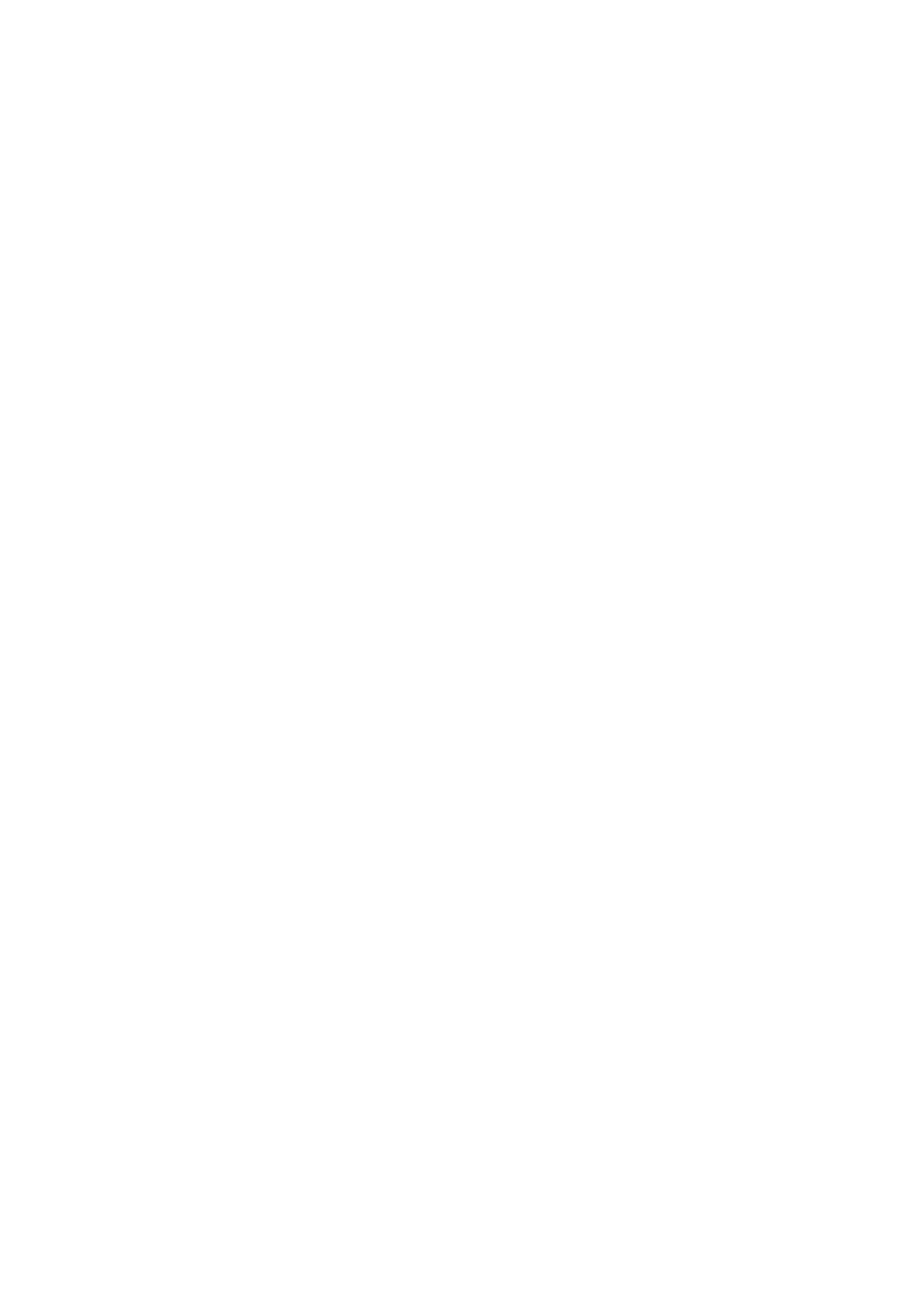



| <b>Content</b>                           | Page         |
|------------------------------------------|--------------|
| <b>General Terms</b><br>1.               | $\mathbf{2}$ |
| 2. Safety Instructions                   | $\mathbf{2}$ |
| <b>Mode of Operation</b><br>3.           | 3            |
| <b>Dimensions</b><br>4.                  | 4            |
| 5. Technical Data                        | 4            |
| <b>6.</b> Service Instructions           | $5 - 6$      |
| 7.<br><b>Trouble Shooting</b>            | 7            |
| <b>Spare Parts Lists</b><br>8.           |              |
| Stroke Limitation SW4, M4 - RN 01.054.87 |              |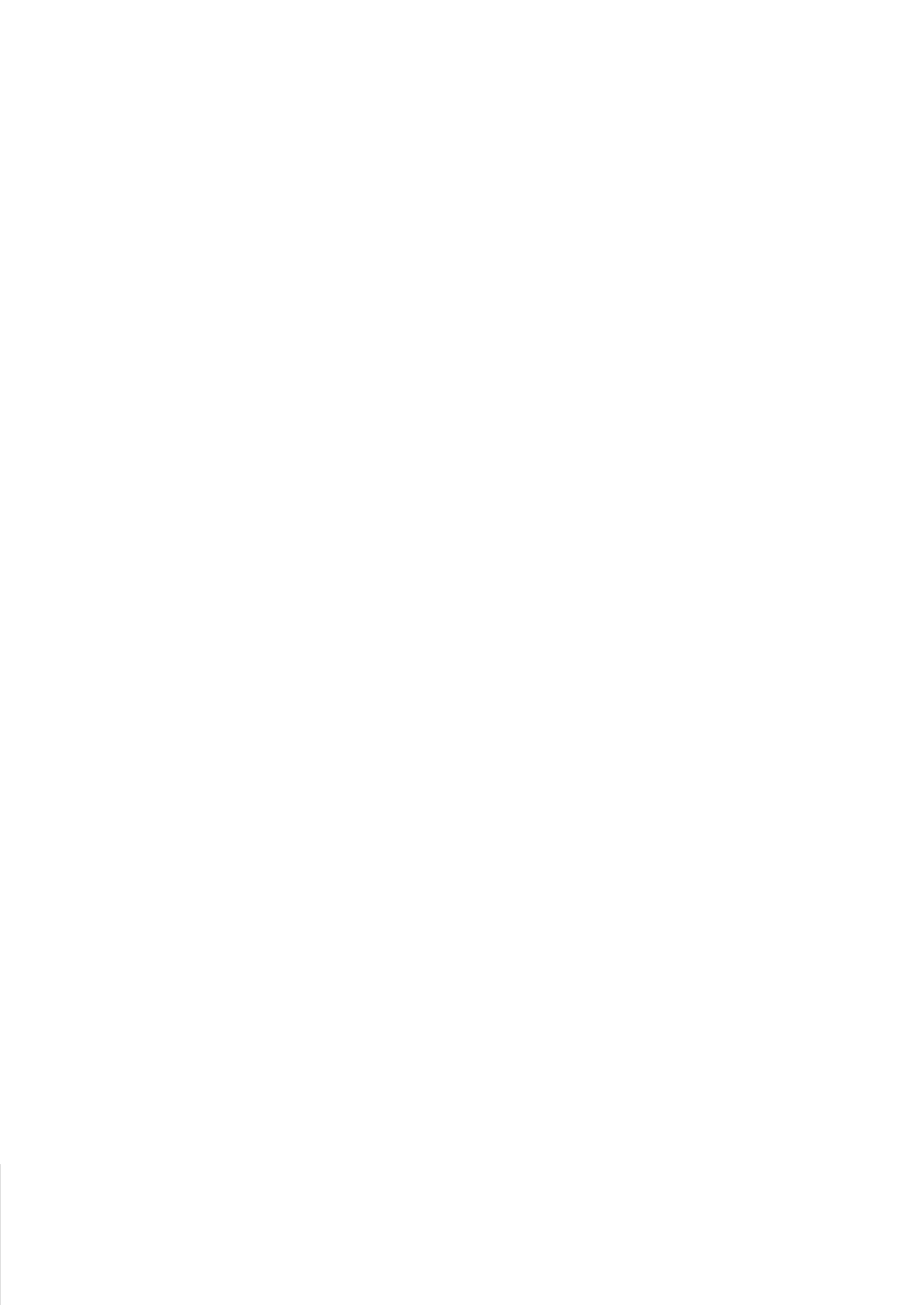



## **1. General Terms**

This operating manual has to be read carefully and must be observed by the competent operating and maintenance personnel.

We have to point out that we will not accept any liability for damage or malfunctions resulting from the non-compliance with this operating manual.

Descriptions and data given herein are subject to technical changes.

## **2. Safety Instructions**



#### **DANGER!**

- The technical safety symbol draws your attention to important directions of operating safety. You will find it wherever the activities described are bearing risks of personal injury.
- Electric and pneumatic connections must be separated.
- Do not reach into the open valve.
- Risk of injury by suddenly operating valve. In dismantled state there is the risk of bruising at movable parts of the valve.
- Observe service instructions to ensure a safe maintenance of the valve.
- The welded actuator is under spring load, do not open it by force.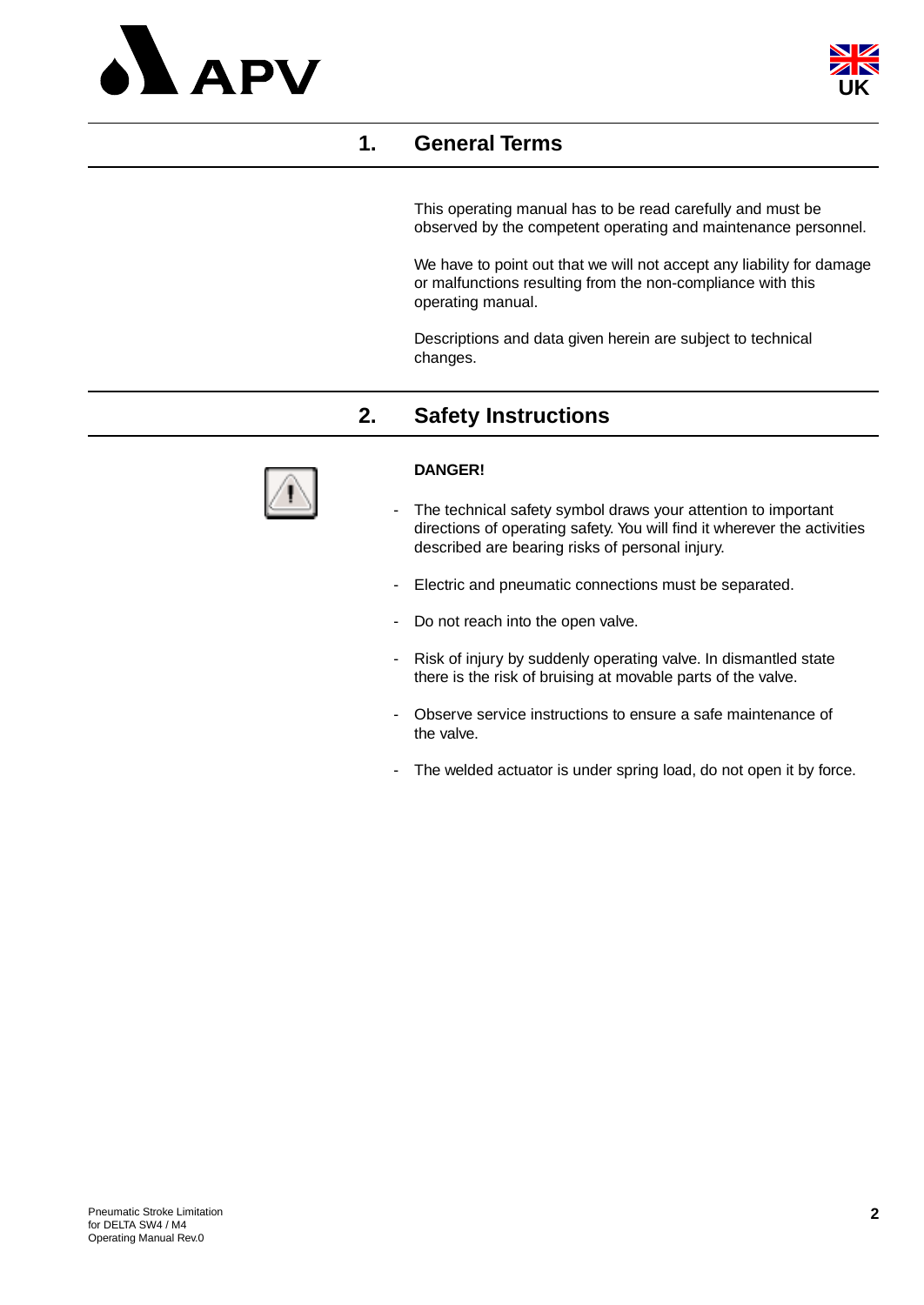



## **3. Mode of Operation**



A pneumatic stroke limitation can be used for the valve series DELTA SW4 / M4.

The valves SW4 / M4 with pneumatic stroke limitation must be designed in the version NC = normally closed.

The valve design  $NO =$  normally open is not suited for the pneumatic stroke limitation.

The pneumatic stroke limitation allows a continuous adjustment of a total valve stroke of 0 - 100 %.

Equipped with the pneumatic stroke limitation, the valve seat can take three different positions: open, throttled and closed.

The required opening cross section is adopted by an adjusting screw.

A separate control is needed to operate the pneumatic stroke limitation.

The inner parts of the cylinder are maintenance-free.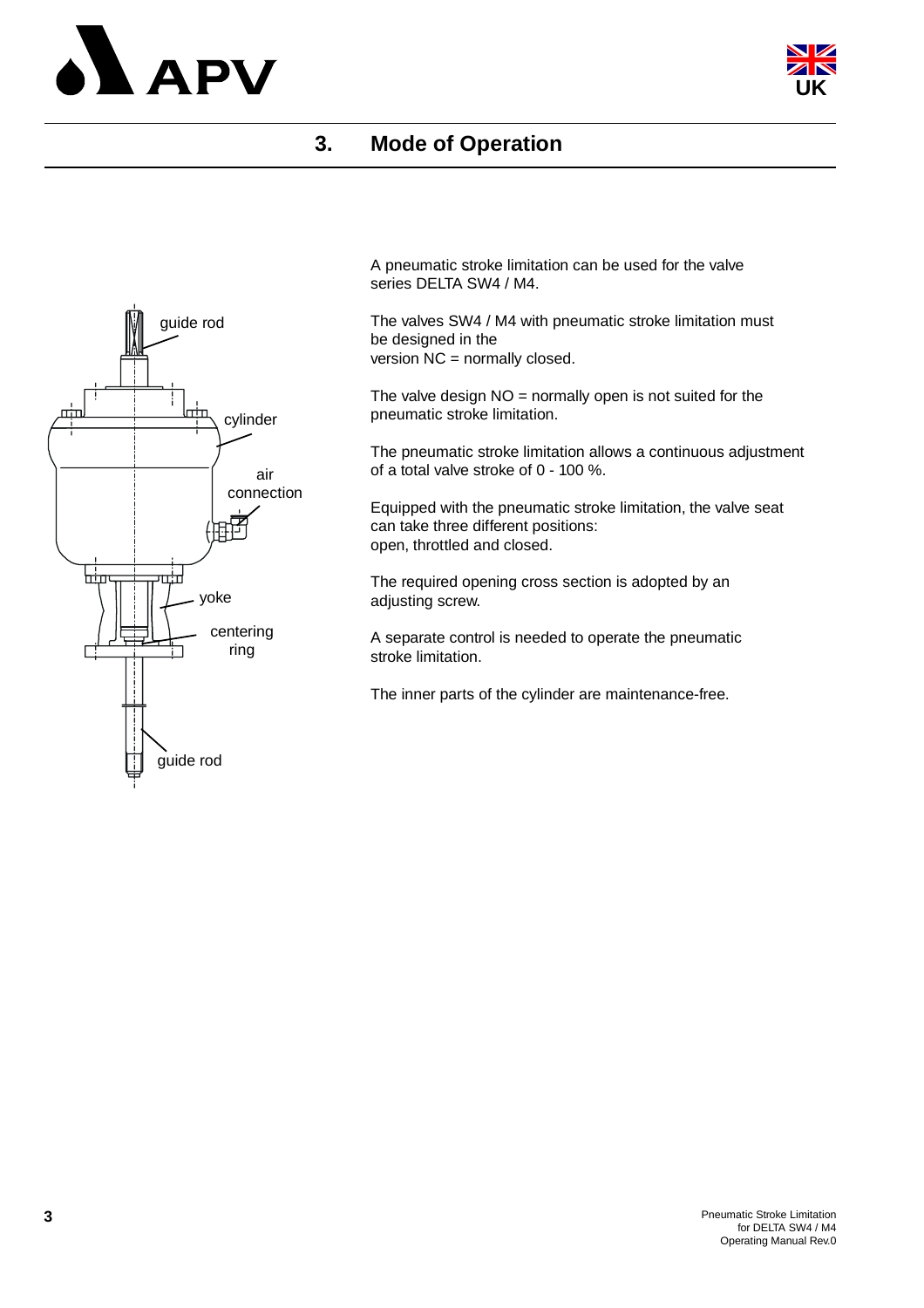



## **4. Dimensions**



|                             | $L$ in mm | $\emptyset$ D in mm |
|-----------------------------|-----------|---------------------|
| stroke limitation SW4 - 110 | 196       | 126                 |
| stroke limitation SW4 - 165 | 218       | 189                 |

## **5. Technical Data**

| (Use dry and clean control air, only.)                   |                              |
|----------------------------------------------------------|------------------------------|
| max. control air pressure:<br>min. control air pressure: | 8 bar<br>6 bar               |
| air connection (for hose):                               | 6x1 mm                       |
| throttle adjustment:                                     | continuous from 0 to 100 $%$ |
| max. stroke:                                             | 28 mm                        |
| cylinder:                                                | 1.4301                       |
|                                                          |                              |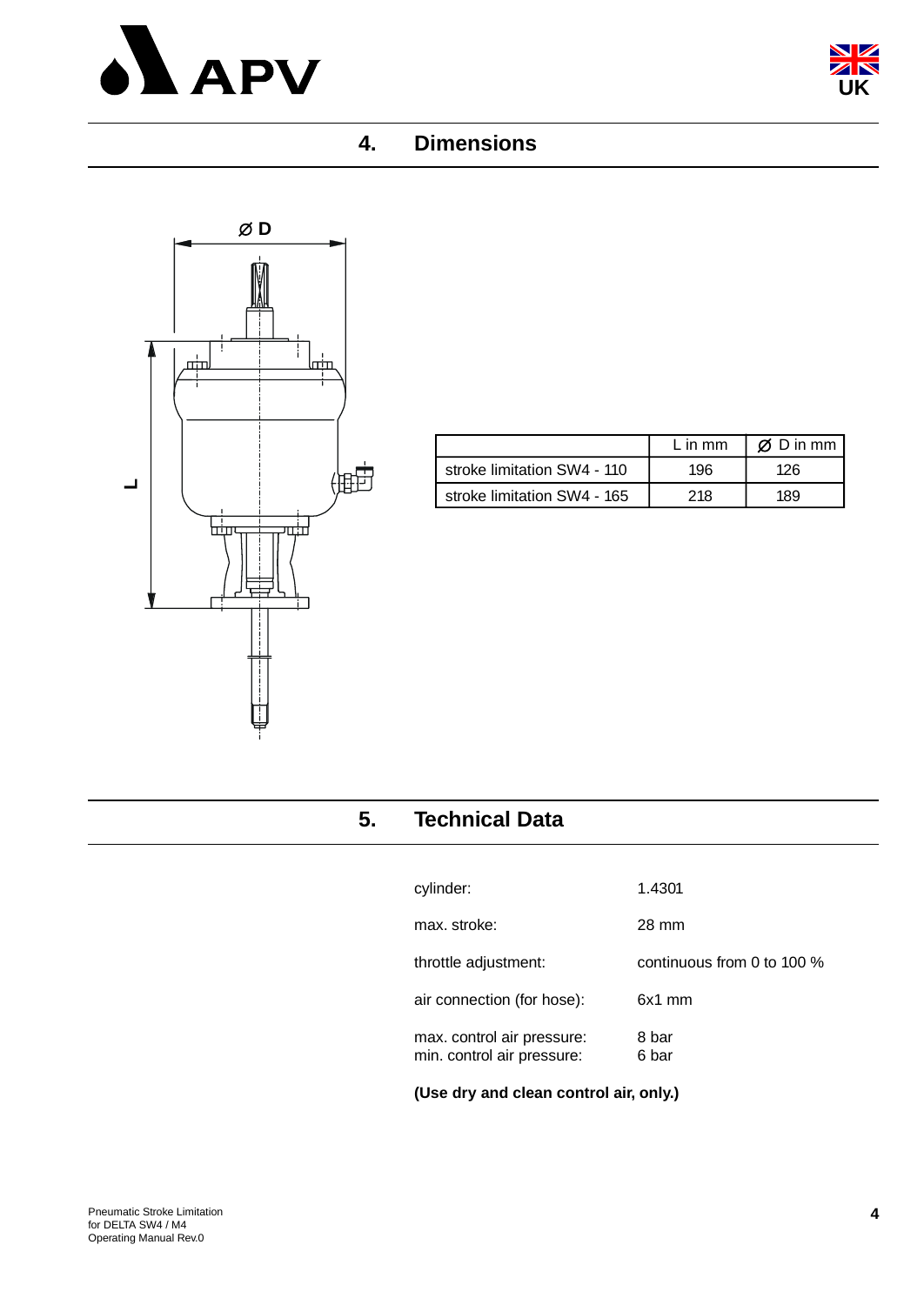# **APV**



## **6. Service Instructions**

#### **I. Modifications for valve ranges SW4 / M4**

- **a.** Dismantle the SW4 or M4 valve insert from the valve housing according to the instructions given in the respective operating manual.
- **b.** Replace the standard SW4 or M4 guide rod against the extended guide rod to install the stroke limitation.

#### **II. Replacement of guide rod**

- **a.** Remove the operating cam.
- **b.** Unscrew hexagon nut by holding up the centering disk. Remove centering disk.
- **c.** Detach valve shaft from actuator.
- **d.** Clamp valve shaft into a vice.

**Attention:** Do not damage the valve shaft. (Use protective bracket.)

- **e.** Take the centering disk and a wrench, size 17 , to remove the guide rod from the valve shaft.
- **f.** Put the extended guide rod in the shaft. **Tightening torque: 40 Nm**
- **g.** Push the valve shaft through the yoke and the actuator.

#### **III. Assembly of stroke limitation**

- **a.** Slide the centering ring on the guide rod.
- **b.** Fasten the pneumatic stroke limitation with yoke by the 4 hex. screws on the actuator.
- **c.** Attach the centering disk. Screw-on the hex. nut. Hold up the centering disk for this purpose and fasten the hex. nut with a tightening torque of **40 Nm**.
- **d.** Place the operating cam and tighten it.
- **e.** Secure the valve position indicator. Install the Control Unit.

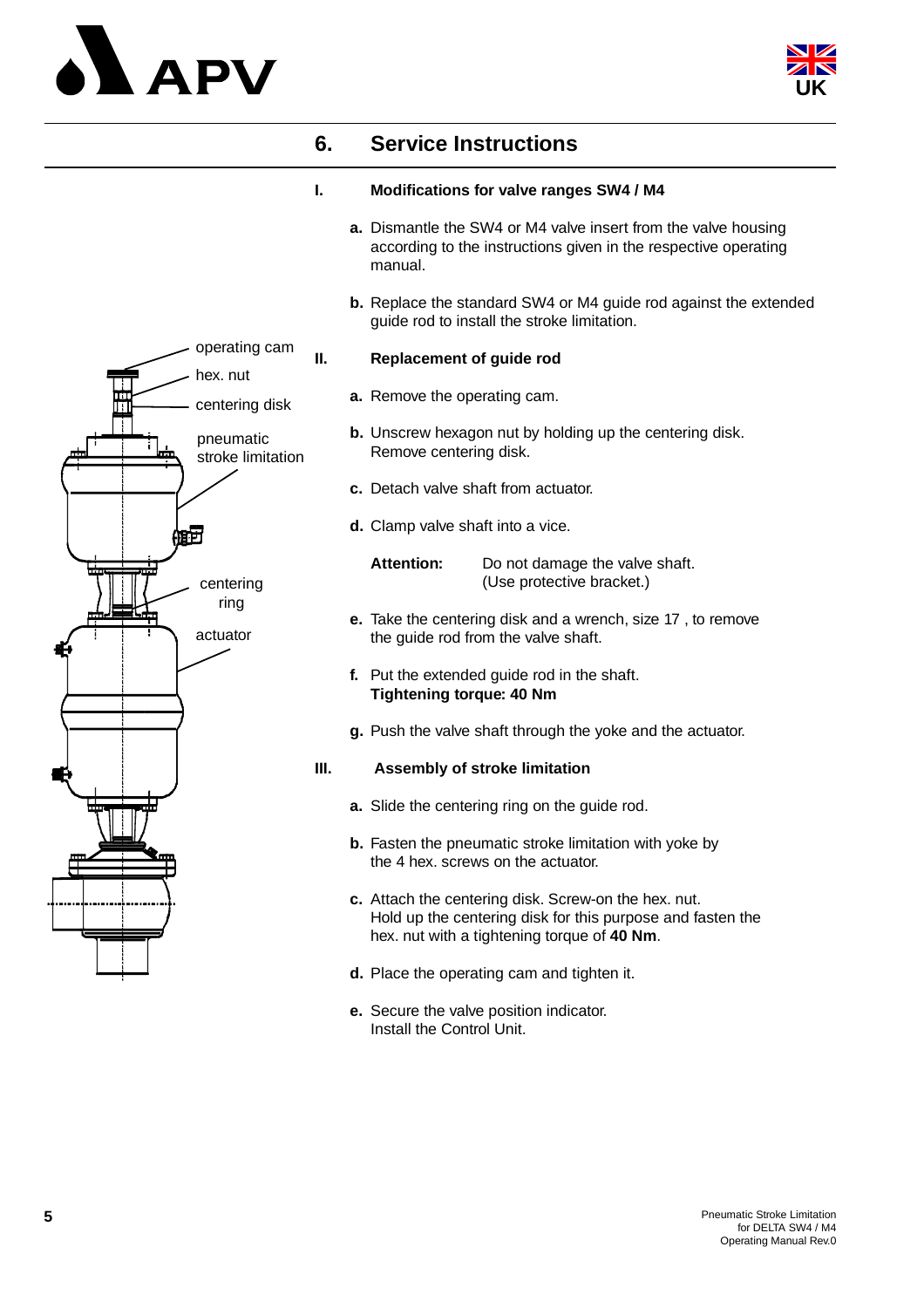



## **6. Service Instructions**

#### **IV. Adjustment of stroke limitation**

- **a.** Remove the Control Unit or valve position indicator.
- **b.** Remove the adapter **(8)**.
- **c.** Release the nut (10) by a spanner. Hold up the adjusting screw for this purpose.
- **d.** Set the adjusting screw accordingly.

| turn right |  | to increase stroke |
|------------|--|--------------------|
| turn left  |  | to reduce stroke   |

- **e.** Control the stroke limitation with air to check and to measure the stroke.
- **f.** Fasten the nut **(10)**. Hold up the adjusting screw for this purpose.
- **g.** Screw-on the adapter **(8)**.
- **h.** Attach the relevant valve position feedback.
- **V. Control of stroke limitation**

**To open a sectional stroke in the valve, observe the following aspects for the control of the valve:**

| valve position   | step of control                                               |
|------------------|---------------------------------------------------------------|
|                  | valve from open position to sectional stroke                  |
| open             | Control actuator (1)                                          |
| sectional stroke | 1 <sub>1</sub><br>Leave actuator (1) controlled.              |
|                  | 2.<br>Control pneumatic stroke limitation (2).                |
|                  | 3.<br>Vent actuator (1).                                      |
| closed           | Vent pneumatic stroke limitation (2).                         |
|                  | valve from closed position to sectional stroke                |
| closed           | Main cylinder (1) and stroke limitation (2)<br>depressurized. |
| sectional stroke | Control pneumatic stroke limitation (2).                      |

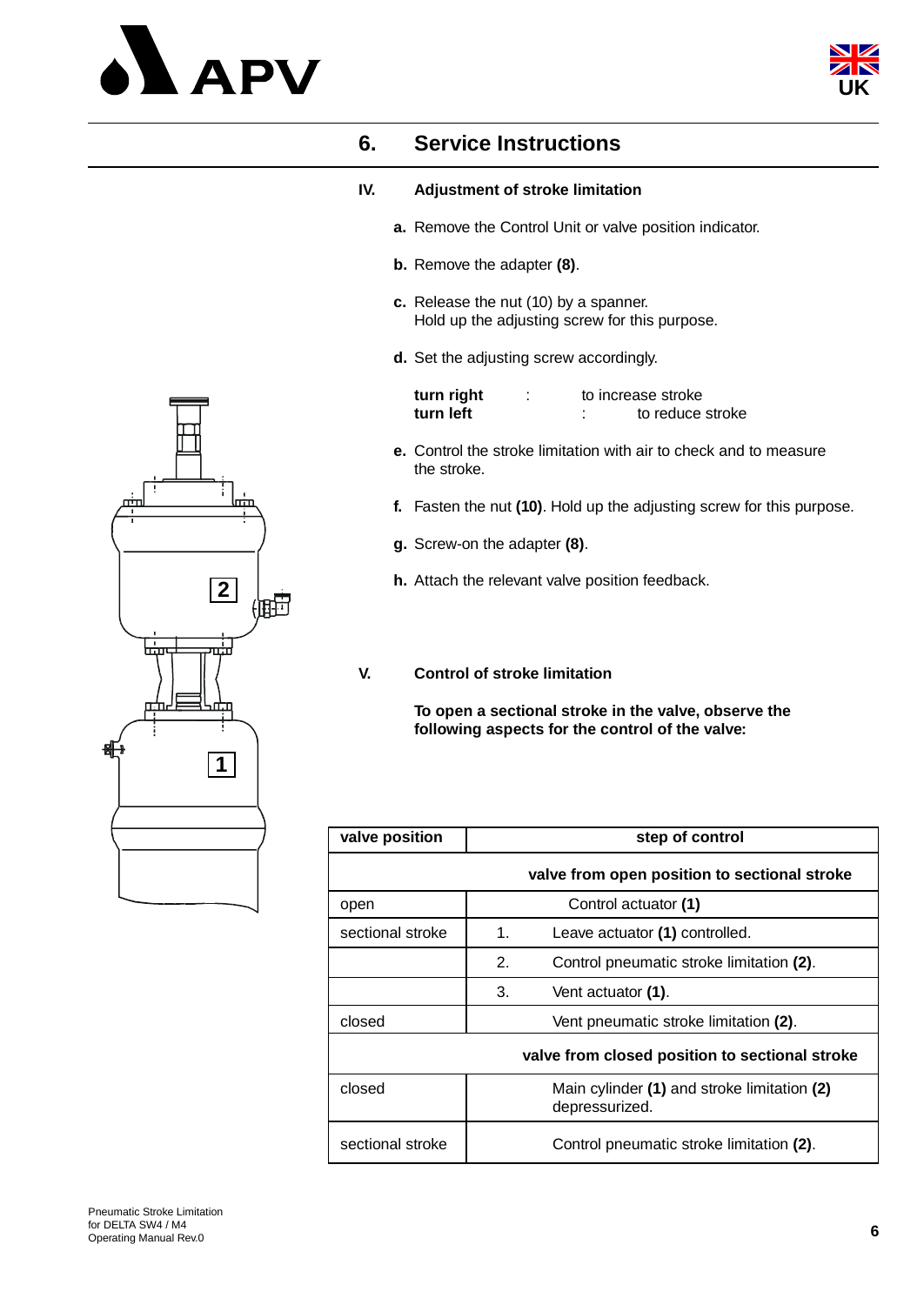



## **7. Trouble Shooting**

#### **The item numbers refer to the spare parts list RN: 01.054.87.**

| Air leakage at the<br>seal screw (3)        | Replace seal screw (3).                                                |
|---------------------------------------------|------------------------------------------------------------------------|
| Permanent<br>air leakage at the<br>nut (10) | Replace stroke limitation (1).                                         |
| Flow quantity<br>too small or too high      | Adjust sectional stroke of valve.<br>(see service instructions, 5.IV.) |

## **8. Spare Parts Lists**

**(see annex)**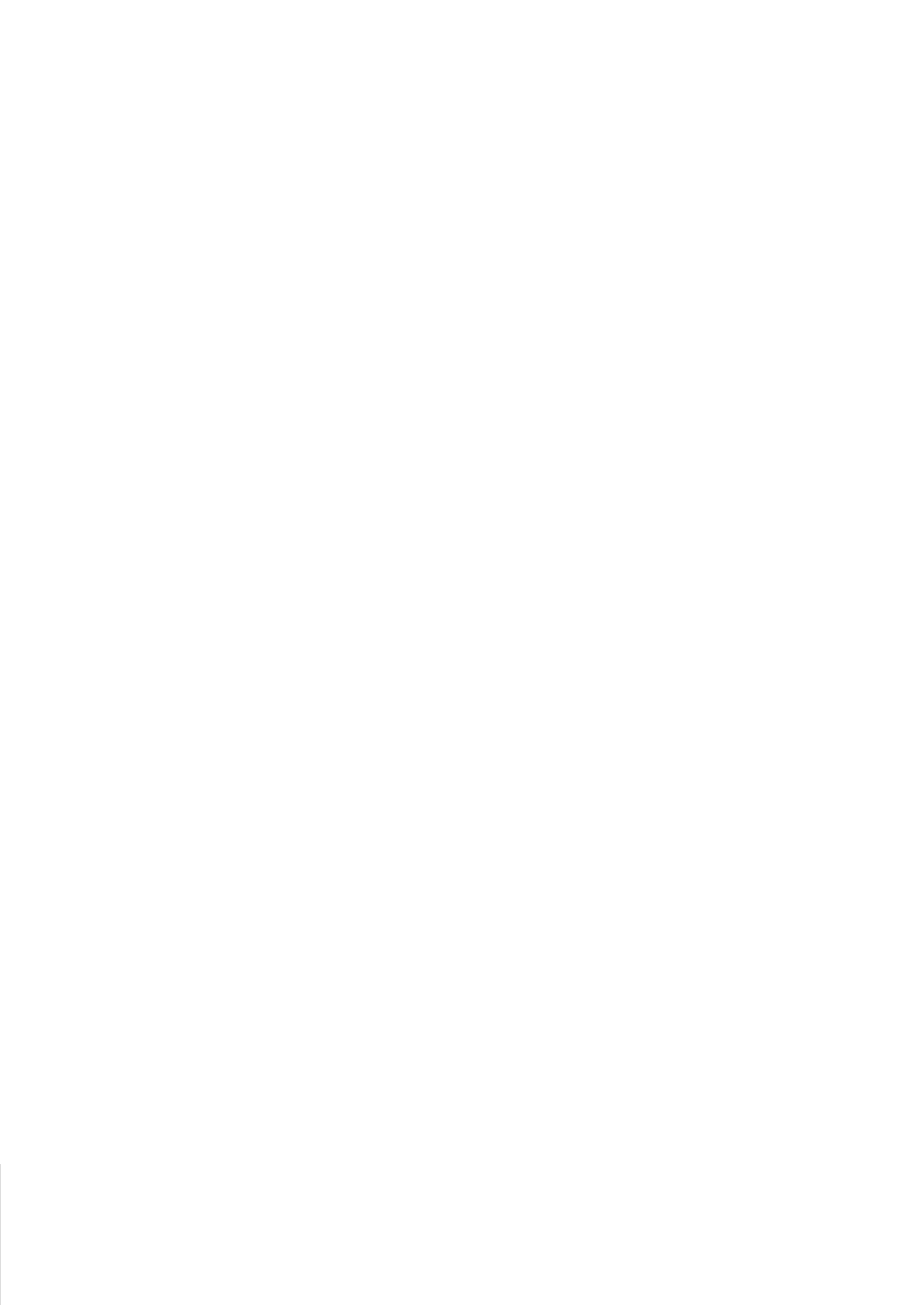BA HUBSWM4002 ID-No.: H204516



rev. 0





APV Zechenstraße 49 D-59425 Unna

Phone: +49(0) 23 03/ 108-0 Fax: +49(0) 23 03 / 108-210

For more information about our worldwide locations, approvals, certifications, and local representatives, please visit www.apv.com.

Copyright © 2008 SPX Corporation

The information contained in this document, including any specifications and other product details, are subject to change without notice. While we have taken care to ensure the information is accurate at the time of going to press, we assume no responsibility for errors or omissions nor for any damages resulting from the use of the information contained herein.



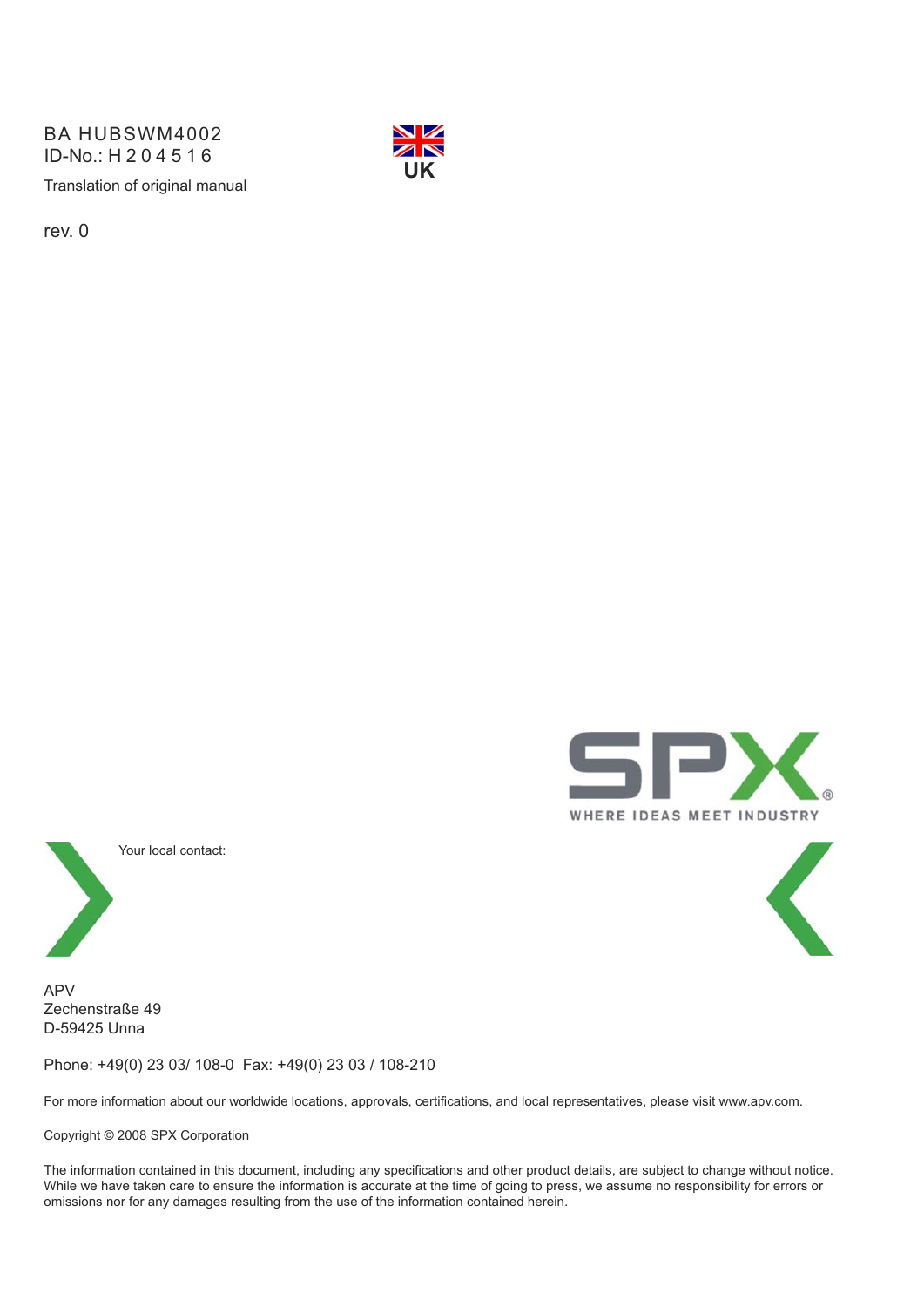